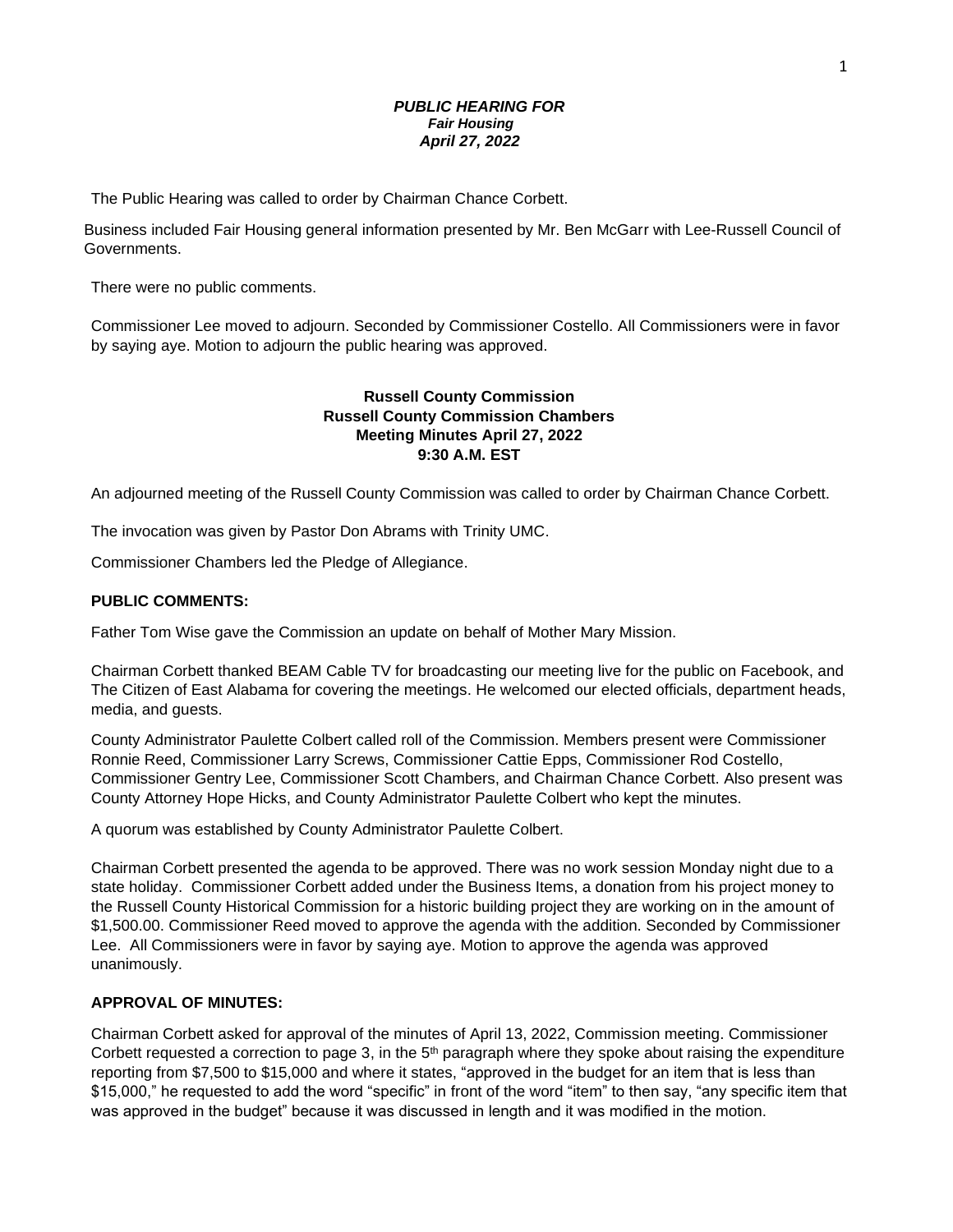Commissioner Lee moved to approve the minutes. Seconded by Commissioner Costello. All Commissioners were in favor by saying aye. Motion to approve the minutes with the correction passed.

### **PROCLAMATIONS, RESOLUTIONS AND PRESENTATIONS:**

There were no proclamations, resolutions, or presentations to be made.

## **DISCUSSION ITEMS:**

Chairman Corbett recognized Planning Commission Chairman David Ellis who discussed information and updates for the Planning Commission.

### **BUSINESS ITEMS:**

Chairman Corbett recognized Commissioner Reed who discussed the attorney contract with salary and mileage for Attorney Hope Hicks, and to include a 30-day notice in case she wanted to move on. After further discussion, Attorney Hope Hicks spoke of a draft scope proposal that she has submitted to the Commissioners and submitted to them to include her rates, reimbursement of mileage at the IRS rate (since it fluctuates based on gas prices) and included a 30-day notice clause for both sides. Ms. Hicks stated the proposal would be through December 31, 2024, to get through the next election term. Commissioner Lee moved to postpone the attorney proposal until the next meeting to give Commissioners time to look at the proposal details and rates. Commissioner Chambers seconded the motion. All Commissioners were in favor by saying aye. Motion to postpone until the next meeting was passed unanimously.

Chairman Corbett recognized Commissioner Reed who presented American Rescue Act Funding distribution requests. Nothing was voted on this at the present time since more will be discussed on the next May 9th early 4 pm ET work session that will include discussing the American Rescue Act Fund distributions.

Chairman Corbett presented a request to donate \$1,500 of his project money to the Russell County Historical Commission for work on the Old Uchee Methodist Church. Commissioner Corbett moved to make the donation. Seconded by Commissioner Lee. All Commissioners were in favor by saying aye. Motion was passed unanimously.

### **COUNTY ENGINEER:**

Ben Elliott with the County Engineering Department presented the awarding of annual bids as follows:

| BID NO. | <b>DESCRIPTION</b>                             | AWARD BID TO LOW BIDDER                                                                            |
|---------|------------------------------------------------|----------------------------------------------------------------------------------------------------|
| 001-21  | <b>STRIPING AND</b><br><b>MARKINGS</b>         | <b>OZARK STRIPING</b>                                                                              |
| 002-21  | <b>LIQUID ASPHALT</b>                          | SPLIT BID-ERGON AND HUNTS                                                                          |
| 004A-22 | <b>BITUMINOUS PAVING</b><br>(PUBLIC WORKS BID) | <b>EAST ALABAMA PAVING</b>                                                                         |
| 005-41  | <b>GRASSING</b>                                | <b>NO BID</b>                                                                                      |
| 006-21  | <b>CORRUGATE STEEL</b><br>AND HDPE PIPE        | <b>NO BID</b>                                                                                      |
| 007-21  | <b>AGGREGATE</b>                               | <b>COLUMBUS QUARRY</b>                                                                             |
| 008-21  | <b>CONCRETE PIPE</b>                           | <b>NO BID</b>                                                                                      |
| 009-21  | <b>TRUCK HAULING</b>                           | HILTON COOPER CONTRACTING                                                                          |
| 010-21  | <b>MOTOR GRADER</b><br><b>BLADES</b>           | <b>THOMPSON CAT</b>                                                                                |
| 014-21  | <b>FENCING</b>                                 | <b>SPLIT BID-GEORGIA FENCE</b><br><b>WHOLESALE, INC. AND</b><br><b>AFFORDABLE FENCING SOLUTION</b> |

#### AWARD ANNUAL BIDS AT **RUSSELL COUNTY COMMISSION MEETING ON ADDIL 27 2022**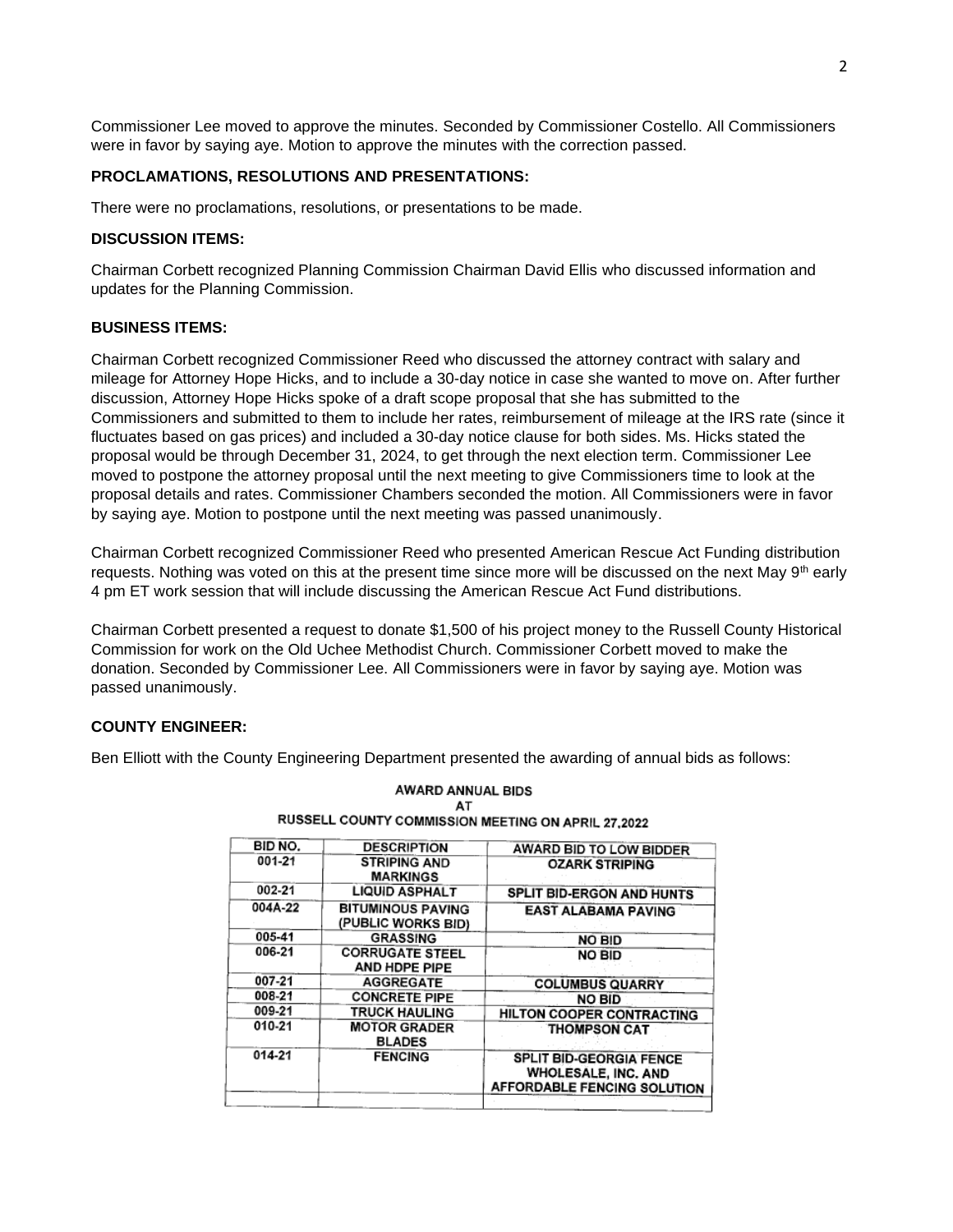Commissioner Lee moved to approve. Seconded by Commissioner Chambers. All Commissioners were in favor by saying aye. The motion passed unanimously by the Commission.

Ben Elliott with the County Engineering Department presented an update to the Flood Damage Prevention Resolution including changes made after review by Ms. Hicks. Commissioner Costello moved to approve the resolution. Seconded by Commissioner Chambers. All Commissioners were in favor by saying aye. The motion passed unanimously by the Commission.

# **ADMINISTRATOR:**

County Administrator Paulette Colbert presented the Planning Commission appointments needed. District 6 is expiring on May 12, 2022, and a reminder of the vacancy in District 7's appointment. Commissioner Corbett requested to reappoint for District 6, Ms. Peggy Blackshear. Commissioner Screws requested to appoint Mr. Clarence Gordey for District 7.

County Administrator Paulette Colbert presented the Interim Policy Amendment. She stated the Commission approved a policy on June 14, 2017 granting the Administrator the authority to provide a salary increase for a department head that is in an interim position and that the increase would only be temporary and only effective during the time they are serving in an interim position. The policy did not specify what the temporary time would be. Mrs. Colbert presented the below amended policy to include the specified length of service for the interim position.

### **INTERIM POLICY AMENDMENT**

The Administrator has the ability to give a department head who is acting in a different role assuming more responsibilities of a different department up to 10% pay increase of their current salary; if it is more than 10% that will have to come to the Commission for approval.

The increase will only be in effect during the time that they serve in an interim position which will be no longer than six (6) months. Extension of the six (6) months will only be granted by Commission approval.

Commissioner Lee moved to approve the amended policy. Seconded by Commissioner Chambers. Since this is an amended policy, Commissioner Corbett stated that it will take effect after the next meeting. All Commissioners were in favor by saying aye. The motion passed unanimously by the Commission. Mrs. Colbert stated that if needed, she would bring the extension to the Commission after 6 months.

### **CORONAVIRUS RESCUE ACT FUND:**

Chairman Corbett recognized County Administrator Paulette Colbert who requested to pay an invoice for attorney fees to Ball, Ball Matthews & Novak for services rendered and expenses incurred in the amount of \$855 to be paid from the Coronavirus Rescue Act Fund. Commissioner Lee moved to approve the request; seconded by Commissioner Chambers. County Administrator Paulette Colbert polled the Commission as follows: Commissioner Ronnie Reed, yes; Commissioner Larry Screws, yes; Commissioner Cattie Epps, yes; Commissioner Rod Costello, yes; Commissioner Gentry Lee, yes; Commissioner Scott Chambers, yes; and Chairman Chance Corbett, yes. The Commission approved the request unanimously.

Chairman Corbett recognized County Administrator Paulette Colbert who requested to pay an invoice for architectural services rendered through March 31, 2022 for Hecht Burdeshaw Architects, Inc. in the amount of \$23,580 for a design contract that was approved back in February for the building to house the COVID command vehicle and to share with the emergency management agency. Mrs. Colbert requested this to be paid out of the Coronavirus Rescue Act Fund. Commissioner Corbett moved to approve the request; seconded by Commissioner Chambers. After discussion was had by the Commissioners, County Administrator Paulette Colbert called vote of the Commission as follows: Commissioner Ronnie Reed, yes; Commissioner Larry Screws, yes; Commissioner Cattie Epps, yes; Commissioner Rod Costello, yes; Commissioner Gentry Lee, yes; Commissioner Scott Chambers, yes; and Chairman Chance Corbett, yes. The Commission approved the request unanimously.